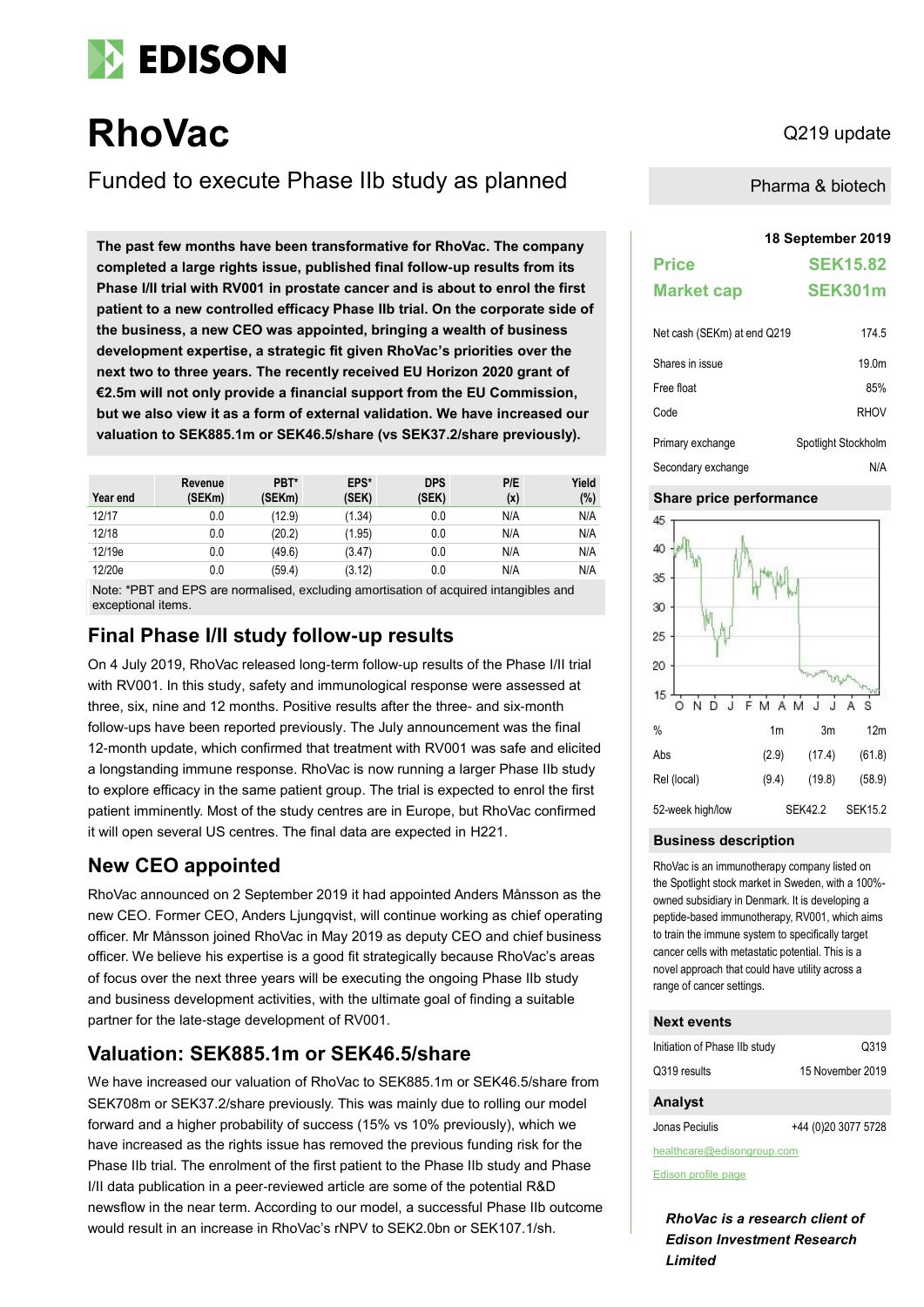

### **R&D update**

### **Phase I/II final follow-up**

On 4 July 2019, RhoVac released long-term follow-up results of the Phase I/II trial with RV001. The 22 prostate cancer patients who were enrolled to the trial received 11 subcutaneous injections over 30 weeks. The primary objective was to evaluate safety and tolerability, while the secondary objective looked at immune response. The patients were monitored for 12 months. Treatmentrelated reactions and immunological response (measured by IFNγ ELIspot analysis) were assessed at three, six, nine and 12 months (positive findings after the three- and six-month follow-ups had already been reported). The July announcement was the final update on patient follow-up in the Phase I/II trial. In summary:

- All 22 patients completed the follow-up and no treatment-related adverse reactions were observed. In total 21 patients were evaluable for immune activation.
- As reported previously, 18 out of 21 patients (86%) showed significant treatment-related immunological response after treatment with RV001. This significant response was maintained in the same 18 patients at three-, six- and nine-month follow-up. At the 12-month point, 17 patients still showed significant immunological response.



**Exhibit 1: Phase I/II follow-up results**

Source: RhoVac

We view the Phase I/II results as positive, as RV001 looks to be a very safe treatment and elicits a long-lasting immune response in a large majority of patients. So, RV001 appears to do what it was designed for. The question of whether immune activation will translate into clinical efficacy will be addressed in a controlled trial that is already underway. RhoVac should publish the Phase I/II results in a peer-reviewed article in the near future.

### **Phase IIb first patient to be enrolled imminently**

Following publication of positive initial Phase I/II data, RhoVac has designed a larger Phase IIb study to explore efficacy in the same patient group (Exhibit 2). The trial is expected to enrol the first patient any time now. Most of the study centres are in Europe, but RhoVac has confirmed it plans to open several US centres. The therapy will be administered as 12 subcutaneous injections over several months and final data are expected in H221. Exhibit 2 summarises the trial design.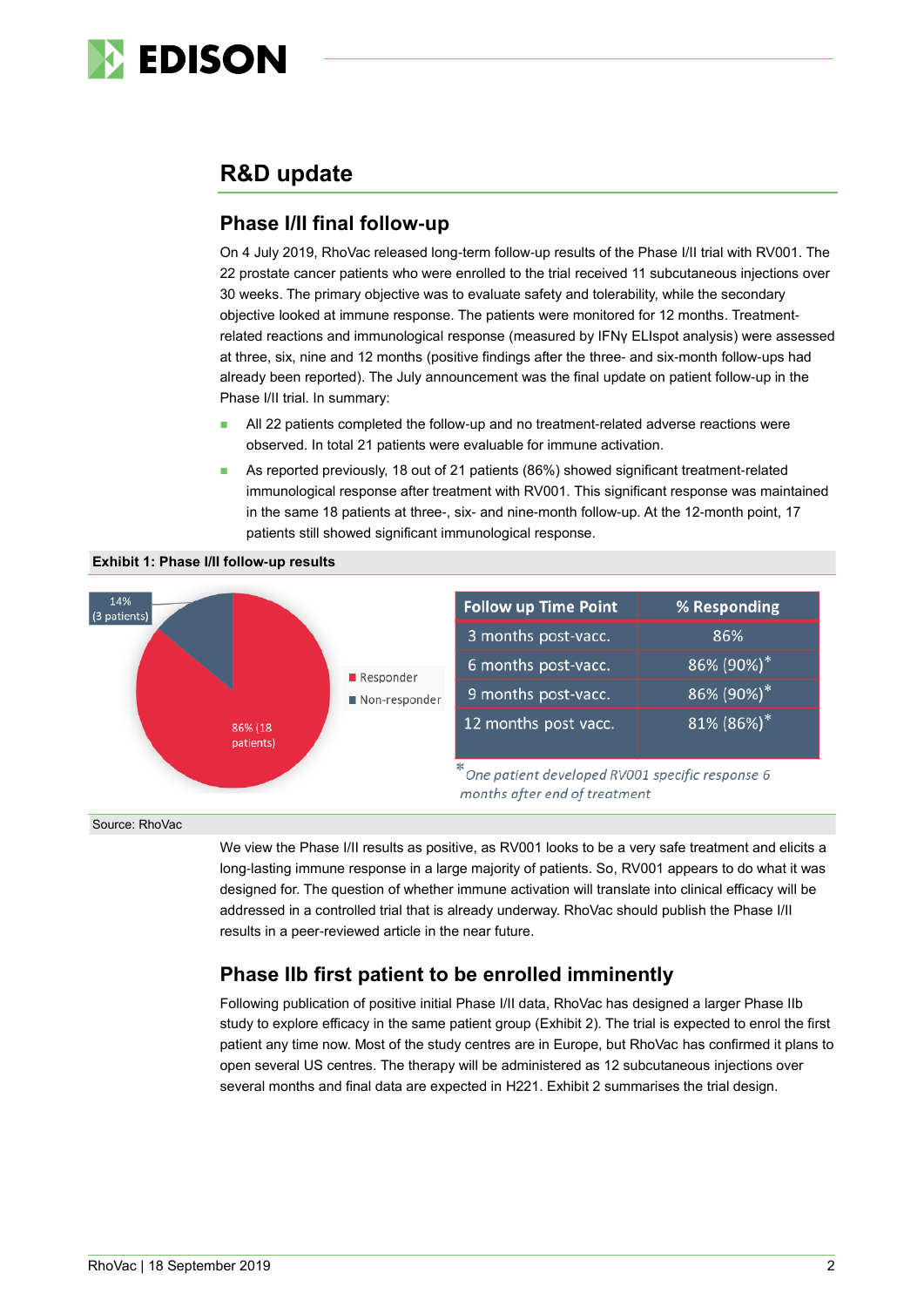

#### **Exhibit 2: Planned Phase IIb trial design**

| Summary design         | A Phase II, double-blind, placebo-controlled study of RV001V in adult males with biochemically relapsed prostate cancer following definitive<br>local therapy (eg prostatectomy, radiotherapy)                                                                                                                                                                                   |
|------------------------|----------------------------------------------------------------------------------------------------------------------------------------------------------------------------------------------------------------------------------------------------------------------------------------------------------------------------------------------------------------------------------|
| Objective              | To investigate whether a vaccination regimen with multiple subcutaneous administrations of RV001 0.1mg/mL (RV001V) can reduce<br>prostate-specific antigen (PSA) progression compared to the control group                                                                                                                                                                       |
| Number of patients     | 150 (will enrol 180 in order to have 150 evaluable patients)                                                                                                                                                                                                                                                                                                                     |
| Treatment groups       | Experimental treatment arm: RV001 (12 subcutaneous vaccinations: priming period of six vaccinations – one every two weeks, then a<br>boosting period of five vaccinations – one vaccination every four weeks, then final vaccination given six months after the 11th vaccination)<br>Control: placebo (same dosing as RV001)                                                     |
| Endpoints              | Primary endpoint: time to documented PSA progression or clinical recurrence, death of any cause<br>Secondary endpoints: safety and tolerability, time to subsequent antineoplastic therapy, disease-free survival<br>Exploratory endpoints: relationship between immune-response and anti-tumour efficacy, identification of predictive biomarkers, metastasis-<br>free survival |
| Key inclusion criteria | Biochemical recurrence within three years of radical prostatectomy (PSA ≥0.2ng/mL, PSA doubling time >3 months and <12 months,<br>history of Gleason 7 (4+3) or higher) or definitive radiotherapy (same definitions except PSA >nadir + 2ng/mL)                                                                                                                                 |
| Key exclusion criteria | No distant metastasis or locoregional recurrence<br>No castration-resistant prostate cancer<br>Not receiving androgen-deprivation therapy<br>PSA>10ng/mL                                                                                                                                                                                                                         |
| Clinical trial sites   | Denmark and other European countries                                                                                                                                                                                                                                                                                                                                             |
| Sponsor                | <b>RhoVac</b>                                                                                                                                                                                                                                                                                                                                                                    |
| <b>Timelines</b>       | Study start: Q319<br>Study duration (approximate): two years (one-year enrolment, one-year follow-up)<br>Expected data readout: H221                                                                                                                                                                                                                                             |

Source: RhoVac

### **New CEO**

On the corporate side of the business, RhoVac [announced](https://www.rhovac.com/cision/E8306558DDBE081B/) on 2 September 2019 that Anders Månsson had been appointed as the new CEO. Former CEO Anders Ljungqvist will continue working as chief operating officer. Mr Månsson joined RhoVac in May 2019 as deputy CEO and chief business officer. He has extensive experience in the pharmaceutical and biotech industries and has worked in senior positions in major pharmaceutical companies in Sweden, Denmark, the UK and Switzerland. His focus was on sales and marketing, as well as on business development including distribution, licence agreements, divestments and acquisition agreements worth over several billion SEK. In recent years, he also held a number of board positions in biotech/life science companies and was the CEO of a stem cell company in Lund.

We believe Mr Månsson's expertise is a good fit strategically because RhoVac's areas of focus over the next three years will be executing the ongoing Phase IIb study and business development activities, with the ultimate goal of finding a suitable partner for the late-stage development and global launch of RV001. The fact that former CEO and co-founder Anders Ljungqvist is staying on as COO is also very positive as RhoVac will maintain the expertise it has accumulated in RV001 technology.

### **Significant EU grant received**

On 22 August 2019, RhoVa[c announced](https://www.rhovac.com/cision/0EC933DEA1A60AF0/) that the EU Commission had granted it €2.5m from the EU framework programme Horizon 2020. Over the next 36 months, RhoVac will receive grant payments to support the Phase IIb trial with RV001 in prostate cancer and RhoVac's business development activities. This is substantial support for RhoVac, bearing in mind that the recently completed rights issue amounted to SEK181m, which is expected to be sufficient to fund budgeted activities until 2022. In addition to the financial benefit, we view the grant as a form of external validation, since proposed business plans and technology are subject to scrutiny by the EU Commission.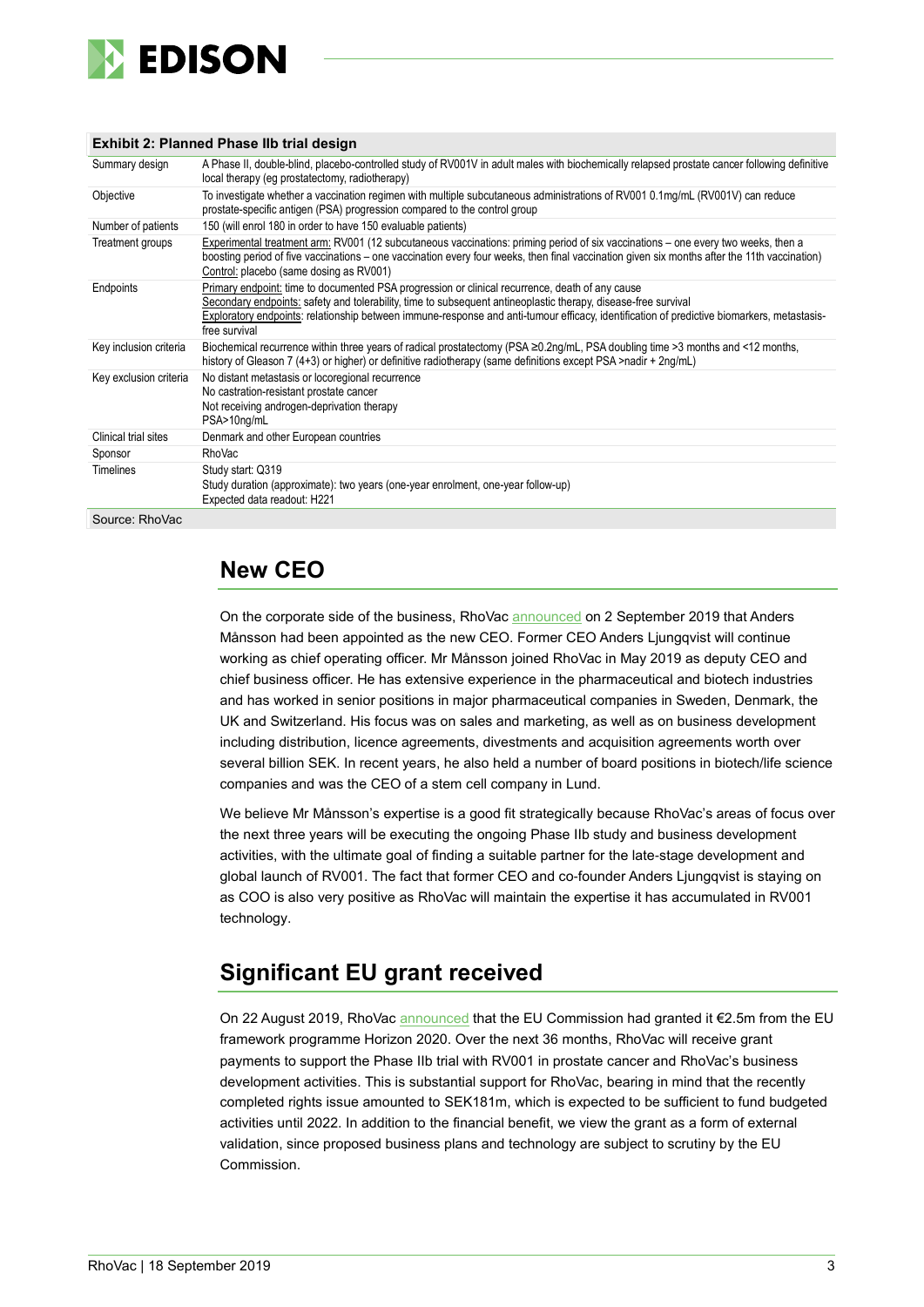

### **Financials and valuation**

RhoVac reports no income, while the operating spend was SEK30.1m in H119, up from SEK7.9m in H118, mainly because of the preparations and initiation of the Phase IIb study. We already expected operating expenditure to increase as the Phase IIb accelerates after the right issue. Our previous operating loss estimates were SEK37m and SEK50m for 2019 and 2020 respectively, which we now revise to SEK50m and SEK60m.

RhoVac received SEK5.1m in tax credits in H119. In June 2019, it completed a rights issue raising a total of SEK180.9m gross (SEK166.2m net). In total, 9,523,551 shares were issued (a 100% increase in the number of shares outstanding) at a price of SEK19/share (vs SEK34.9/share on the day before the announcement). The rights issue was guaranteed by commitments from a group of investors. The newly raised funds should be sufficient to fund RhoVac's operations for the next three years. With its H119 report, RhoVac reported SEK68.8m in cash and no debt. SEK105.7m was booked in receivables, as the rights issue was completed in July 2019.

We have increased our valuation of RhoVac to SEK885.1m or SEK46.5/share from SEK708m or SEK37.2/share previously. This was mainly due to rolling our model forward and increasing the success probability to 15% from 10%. As we discussed in our initiation report, we had assumed a somewhat more conservative success probability prior to the rights issue, as the project required substantial funding commitments. Now the rights issue has been successfully resolved, funding risk is lower and we increased the success probability to our standard 15% (Phase II to approval for oncology projects). We maintain all other assumptions in our risk-adjusted NPV model as published in our recent [initiation report.](https://www.edisongroup.com/publication/stopping-metastasis-in-its-tracks/24256/) Our valuation is based on RV001 in prostate cancer only, specifically in patients with biochemical recurrence following radical prostatectomy or radiotherapy.

According to our model, a successful Phase IIb outcome would result in RhoVac's rNPV increasing to SEK2.04bn or SEK107.1/share (not including the net cash estimate). This would include setting the probability of success at 40% as a Phase III-ready asset and changing the date of the valuation to the start of 2022 but leaving all other inputs unchanged.

| <b>Product</b>          | Launch | Peak sales<br>(USSm) | <b>Unrisked NPV</b><br>(SEKm) | <b>Technology</b><br>probability (%) | rNPV<br>(SEKm) | rNPV/share<br>(SEK) |
|-------------------------|--------|----------------------|-------------------------------|--------------------------------------|----------------|---------------------|
| RV001 - prostate cancer | 2027   | 888                  | 3.272.3                       | 15%                                  | 710.6          | 37.3                |
| Net cash at end-H119    |        |                      | 174.5                         | 100%                                 | 174.5          | 9.2                 |
| <b>Valuation</b>        |        |                      | 3.446.8                       |                                      | 885.1          | 46.5                |

**Exhibit 3: Sum-of-the-parts RhoVac valuation**

Source: Edison Investment Research. Note: WACC = 12.5% for product valuations.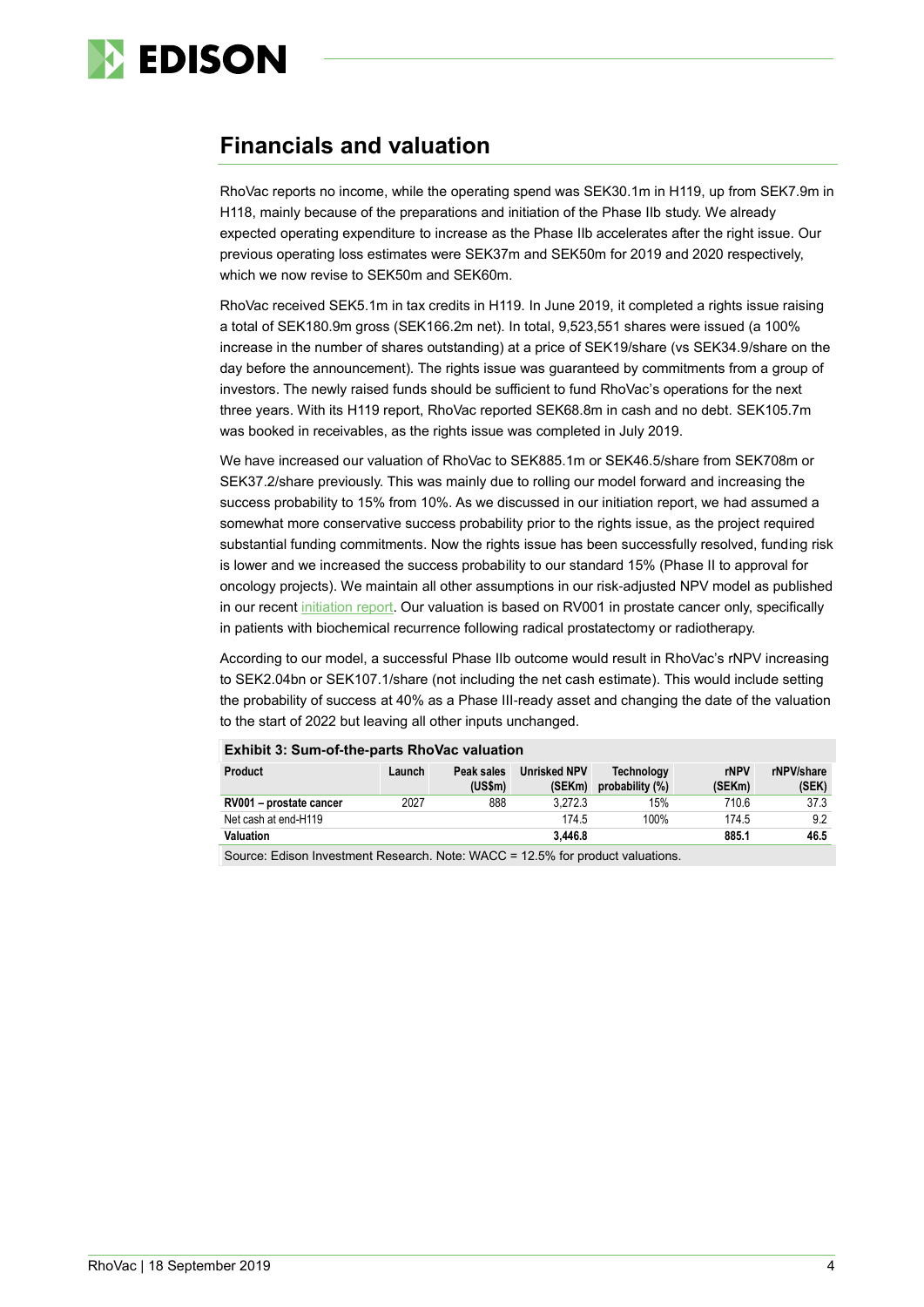

#### **Exhibit 4: Financial summary**

|                                                       | <b>SEK'000s</b><br>2017 | 2018         | 2019e        | 2020e        |
|-------------------------------------------------------|-------------------------|--------------|--------------|--------------|
| December                                              | <b>IFRS</b>             | <b>IFRS</b>  | <b>IFRS</b>  | <b>IFRS</b>  |
| <b>PROFIT &amp; LOSS</b>                              |                         |              |              |              |
| Revenue                                               | 0                       | 0            | 0            | $\pmb{0}$    |
| Cost of Sales                                         | 0                       | 0            | 0            | 0            |
| <b>Gross Profit</b>                                   | 0                       | 0            | 0            | 0            |
| Research and development                              | (12, 243)               | (19, 154)    | (50,000)     | (60,000)     |
| <b>EBITDA</b>                                         | (12, 857)               | (20, 148)    | (50,000)     | (60,000)     |
| Operating Profit (before amort. and except.)          | (12, 857)               | (20, 148)    | (50,000)     | (60,000)     |
| Intangible Amortisation                               | 0                       | 0            | 0            | 0            |
| Exceptionals                                          | 0                       | $\mathbf{0}$ | 0            | 0            |
| Other                                                 | 0                       | 0            | $\mathbf{0}$ | $\mathbf{0}$ |
| <b>Operating Profit</b>                               | (12, 857)               | (20, 148)    | (50,000)     | (60,000)     |
| Net Interest                                          | (5)                     | (64)         | 382          | 577          |
| Profit Before Tax (norm)                              | (12,861)                | (20, 212)    | (49, 618)    | (59, 423)    |
| Profit Before Tax (reported)                          | (12, 861)               | (20, 212)    | (49, 618)    | (59, 423)    |
| Tax                                                   | 1,911                   | 2,936        | 0            | 0            |
| Profit After Tax (norm)                               | (10, 950)               | (17, 276)    | (49, 618)    | (59, 423)    |
| Profit After Tax (reported)                           | (10, 950)               | (17, 276)    | (49, 618)    | (59, 423)    |
| Average Number of Shares Outstanding (m)              | 8.2                     | 8.9          | 14.3         | 19.0         |
| EPS - normalised (SEK)                                | (1.34)                  | (1.95)       | (3.47)       | (3.12)       |
| EPS - normalised and fully diluted (SEK)              | (1.34)                  | (1.95)       | (3.47)       | (3.12)       |
| EPS - (reported) (SEK)                                | (1.34)                  | (1.95)       | (3.47)       | (3.12)       |
| Dividend per share (SEK)                              | 0.0                     | 0.0          | 0.0          | 0.0          |
| Gross Margin (%)                                      | N/A                     | N/A          | N/A          | N/A          |
| EBITDA Margin (%)                                     | N/A                     | N/A          | N/A          | N/A          |
|                                                       | N/A                     | N/A          | N/A          | N/A          |
| Operating Margin (before GW and except.) (%)          |                         |              |              |              |
| <b>BALANCE SHEET</b>                                  |                         |              |              |              |
| <b>Fixed Assets</b>                                   | 2,342                   | 2,848        | 2,848        | 2,848        |
| Intangible Assets                                     | 2,342                   | 2,848        | 2,848        | 2,848        |
| <b>Tangible Assets</b>                                | 0                       | 0            | 0            | 0            |
| Investments                                           | 0                       | 0            | 0            | 0            |
| <b>Current Assets</b>                                 | 13,598                  | 20,372       | 161,245      | 101,822      |
| <b>Stocks</b>                                         | 0                       | 0            | 0            | $\mathbf{0}$ |
| Debtors                                               | 1,141                   | 240          | 240          | 240          |
| Cash                                                  | 9,428                   | 16,060       | 150,762      | 91,339       |
| Other                                                 | 3,029                   | 4,071        | 10,243       | 10,243       |
| <b>Current Liabilities</b>                            | (2, 177)                | (4, 380)     | (28, 616)    | (28, 616)    |
| Creditors                                             | (2, 177)                | (4, 380)     | (28, 616)    | (28, 616)    |
| Short term borrowings                                 | 0                       | 0            | 0            | 0            |
| Long Term Liabilities                                 | (505)                   | (596)        | (613)        | (613)        |
| Long term borrowings                                  | 0                       | 0            | 0            | $\mathbf{0}$ |
| Other long term liabilities                           | (505)                   | (596)        | (613)        | (613)        |
| <b>Net Assets</b>                                     | 13,258                  | 18,245       | 134,864      | 75,441       |
| <b>CASH FLOW</b>                                      |                         |              |              |              |
| Operating Cash Flow                                   | (13, 853)               | (17,097)     | (31, 918)    | (60,000)     |
| Net Interest                                          | (6)                     | (64)         | 382          | 577          |
| Tax                                                   | 1.945                   | 2.229        | $\Omega$     | 0            |
| Capex                                                 | 0                       | 0            | 0            | 0            |
| Acquisitions/disposals                                | 0                       | 0            | $\mathbf{0}$ | 0            |
| Financing                                             | 1,182                   | 21,756       | 166,237      | 0            |
| Other                                                 | (241)                   | (191)        | 0            | 0            |
| <b>Dividends</b>                                      | 0                       | 0            | 0            | 0            |
| Net Cash Flow                                         | (10, 973)               | 6,632        | 134,701      | (59, 423)    |
| Opening net debt/(cash)                               | (20, 401)               | (9, 428)     | (16,060)     | (150, 762)   |
| HP finance leases initiated                           | 0                       | 0            | 0            | 0            |
| Other                                                 | 0                       | (0)          | 0            | (0)          |
| Closing net debt/(cash)                               | (9, 428)                | (16,060)     | (150, 762)   | (91, 339)    |
| Source: RhoVac's accounts, Edison Investment Research |                         |              |              |              |
|                                                       |                         |              |              |              |